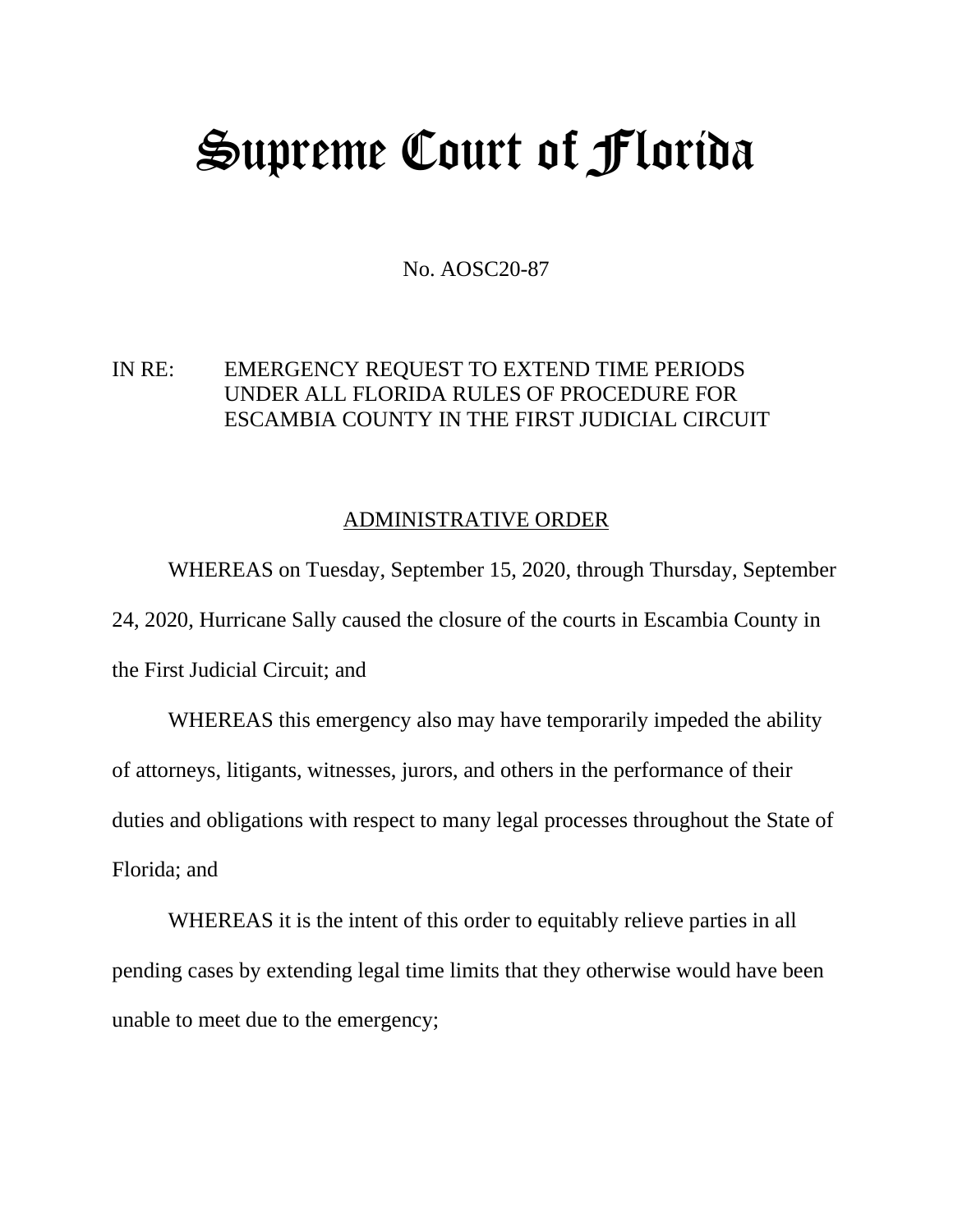THEREFORE, pursuant to the administrative authority conferred upon me by article V, section 2 of the Florida Constitution, and Florida Rules of Judicial Administration  $2.205(a)(2)(B)(iv)$  and  $2.205(a)(2)(B)(v)$ ,

IT IS ORDERED that:

1. In Escambia County all time limits prescribed or allowed by rule of procedure, court order, statutes applicable to court proceedings, or otherwise pertaining to court proceedings, which are not currently suspended by *In re: Comprehensive COVID-19 Emergency Measures for the Florida State Courts,* Fla. Admin. Order No. 20-23, as amended, are extended from the close of business on Monday, September 14, 2020, until the close of business on Friday, September 25, 2020.

2. The extension of time periods under this order shall apply only when the last day of those periods falls within the time extended.

3. This Court recognizes that there may be instances where, because of this emergency, these and other time limits applicable to matters in or outside Escambia County could not be met even upon application of the periods stated above. If such a claim is made, it shall be resolved by the court in which jurisdiction is vested on a case-by-case basis when a party demonstrates that the lack of compliance with requisite time periods was directly attributable to this emergency and that equitable remedy is required.